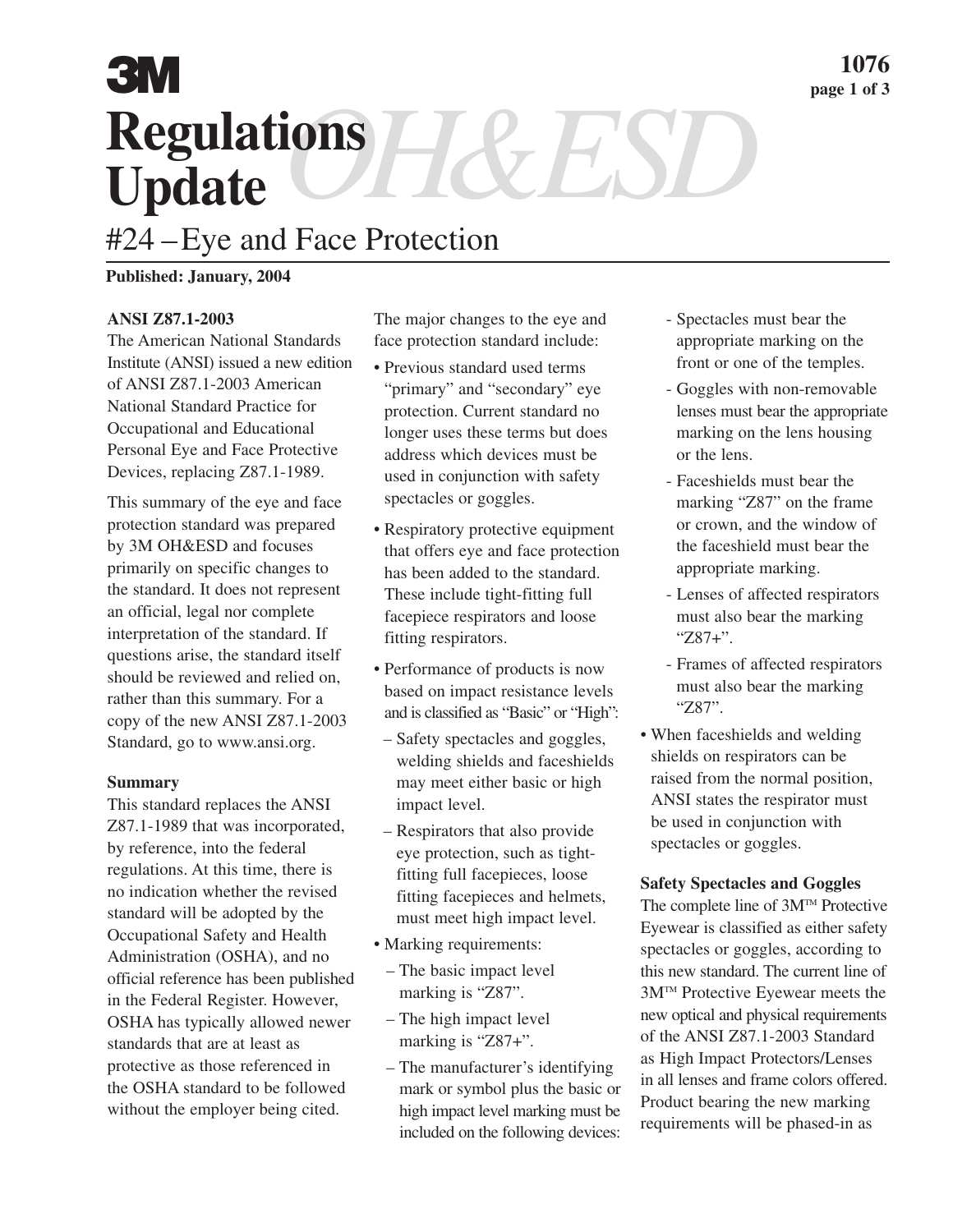## **Regulations Update #24 – Eye and Face Protection**

the current inventory is exhausted. Spectacles will bear the appropriate marking "Z87+" on the front or on one of the temples. Goggles with non-removable lenses will bear the marking "Z87+" on the top of the lens housing.

### **Faceshields**

Faceshields include protective devices designed to shield the wearer's face, or portions thereof, in addition to the eyes, from certain hazards. The 3M™ Faceshield Kit 1631 meets the requirements of ANSI Z87.1-2003 for high impact. The 3M™ Faceshield Kit 1631 will bear the marking "Z87" on the frame or crown, and the window of the faceshield will bear the marking "Z87+". Movable faceshields, including the  $3M<sup>TM</sup>$  Faceshield Kit 1631, must be used in conjunction with safety spectacles or goggles where protective eyewear is required, according to ANSI Z87.1-2003.

## **Tight-Fitting Full Facepiece Respirators (with or without welding attachments)**

The tight fitting full facepiece classification includes the 6000 and 7000 Series full facepiece respirators. These devices will meet the requirements of ANSI Z87.1-2003 for high impact. See the lists of products below for the status of the 6000 and 7000 Series full facepiece respirators. Full facepiece respirators must be tested as a complete goggle with a removable lens and will bear markings on the lens housing/frame "Z87.1-2003" and on the lens "Z87+ 2003", and will include the manufacturer's identifying mark or symbol.

## **Loose fitting respirators (with or**

**without welding attachments)** For this update, loose fitting respirators include loose fitting facepieces (L-500 and L-700 Series, Air Crown, R-Series and AS-Series), and helmet style respirators (L-900 Series and Whitecap Helmets). These will meet the requirements of ANSI Z87.1-2003 high impact level. Because the faceshields and welding shields of certain 3M respirators can be raised from the normal position (i.e., down), ANSI states that safety spectacles or goggles must be worn in conjunction with these respirators. 3M recommends that safety spectacles or goggles be worn in conjunction with all loose fitting respirators.

## **Dates**

As with any standard, there will be a time lag before products with the new markings appear in the marketplace. 3M will provide updated information on products as it becomes available.

## **The following summarizes the current situation for 3M products that provide eye and face protection.**

**3M Products that currently comply with the optical and physical requirements of ANSI Z87.1-2003 High Impact Level:** *The appropriate markings will be added to the following products.*

- 3M<sup>TM</sup> Protective Eyewear: all spectacles and goggles
- 3M<sup>TM</sup> Faceshield Kit 1631
- Whitecap<sup>TM</sup> Abrasive Blasting Helmet Assembly, W-8100 & W-8100B
- Whitecap<sup>TM</sup> General Purpose and Welding Helmets, W-8000 & W-8200 (W-8000 and W-8200 were discontinued and will not bear the markings)
- 6000 Full facepiece Respirator
- L-Series Headgear Models: L-501, L-503, L-505, L-701, L-703, L-705, L-901, L-905 *(Note: If the High Temp Wide View Lens L-132 is used, the lens must bear the marking "Z87+" or be replaced. These new lenses are on the market.)*

## **Per ANSI Z87.1-2003, the following 3M products must be used in conjunction with safety spectacles or goggles:**

- L-Series Headgear
- AS and R-Series Headgear
- Air Crown

3M also recommends use of safety spectacles or goggles with all loose fitting respirators

## **3M Products requiring modification to comply with ANSI Z87.1-2003 High Impact Level:**

- AS and R-Series Headgear
- 7000 Series Full facepiece respirators
- L-132 High Temp Wide View Lens

If you have questions regarding 3M products, please call our Tech line at **1-800-243-4630**.